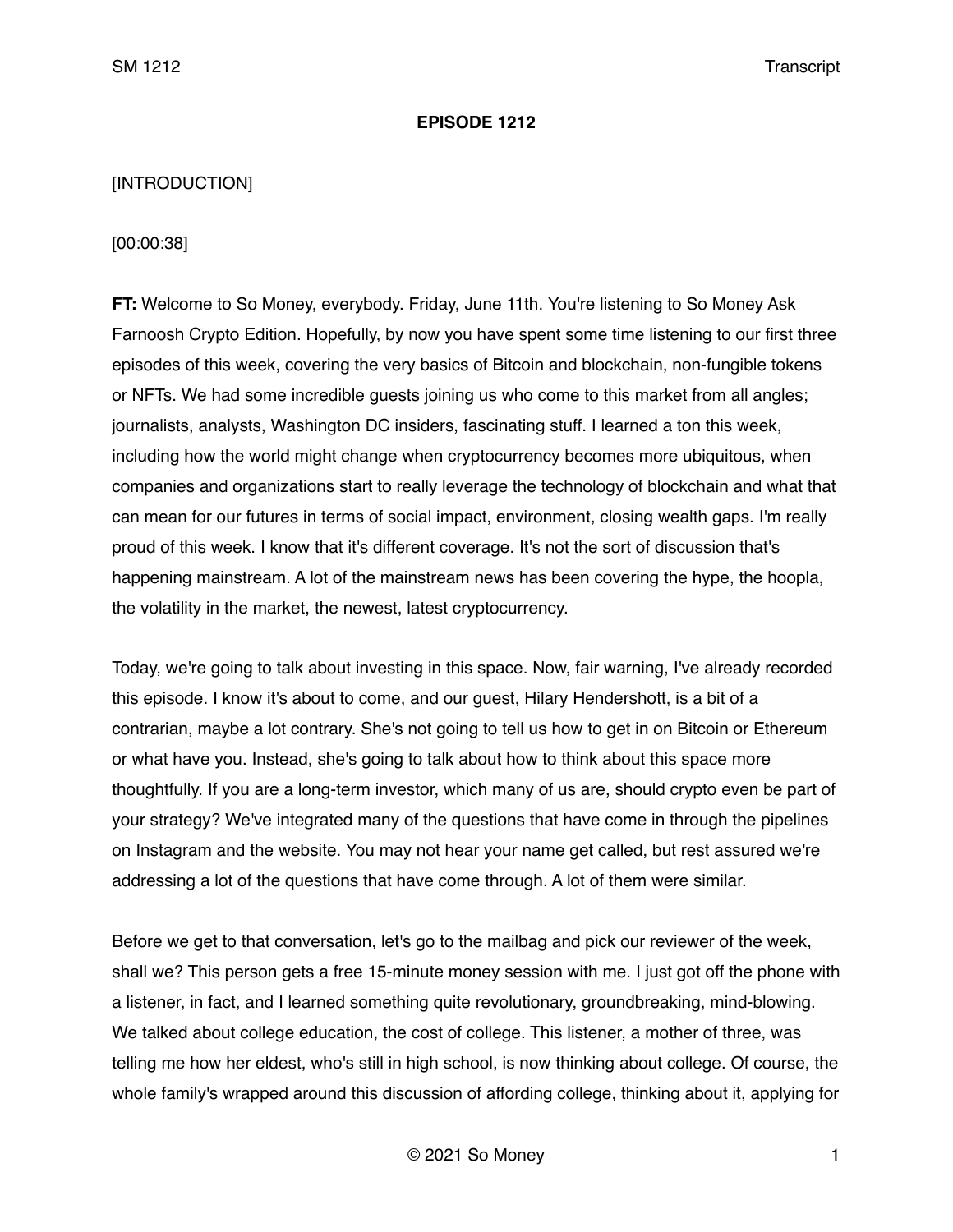FAFSA, all the things. In our conversation, I learned that her daughter is doing something quite amazing and I wonder if this is offered where you live. Parents, you might want to take some notes here. Her daughter is a smart young lady. She does well in school and has qualified to simultaneous to finishing high school, also take courses at the local community college, and starting her sophomore year. By the end of senior year, she will have an associate's degree if all goes well, at the same time that she graduates high school. How about that?

That is ingenious because not only is that a time saver, right? It's not going to be easy, I get it. But it will be a time saver long term and, of course, that is going to be a cost saver as well. She said that if she actually completes this track and gets that associate's degree, they live in Virginia, then there are specific Virginia colleges and universities that will guarantee her admission. They won't even look at her SATs. That includes William & Mary College. That includes University of Virginia, Virginia Tech, incredible colleges. That, to me, almost gave me goose bumps because I'm a nerdy financial author and I'm always on the lookout for the latest and greatest strategies to make life more affordable.

This just seemed like a wonderful idea for the teens to get so much out of these next few years. But also for families to be able to then afford college more affordably. This isn't to say that she won't have to pay for college going forward, but at least she'll have two years under her belt, right? Maybe she can expedite the bachelor's degree. I don't know. This is the sort of stuff that I look forward to in these weekly calls. I get as educated as the listeners. But anyway, this week, we're going to say thank you to SamiaP, who left a review last Sunday. Five stars calling the show accessible, non-judgmental. "I am so glad I found this podcast. Farnoosh understands that money advice doesn't have to be one size fits all. Some more 'old school' money people repeat the same tired shaming advice over and over, but Farnoosh customizes her advice to each person and truly educates people on their options. I've learned so much from Farnoosh, and she has helped me be more mindful about money and debt, while giving me permission to enjoy things without guilt. Thank you."

Well, I mean, that if – I guess my plan is working. Thank you so much for that review. That is really touching. It means a lot. I can't wait to chat, Samia. So you can email me, farnoosh@somoneypodcast. Direct message me on Instagram. Let me know you left the review.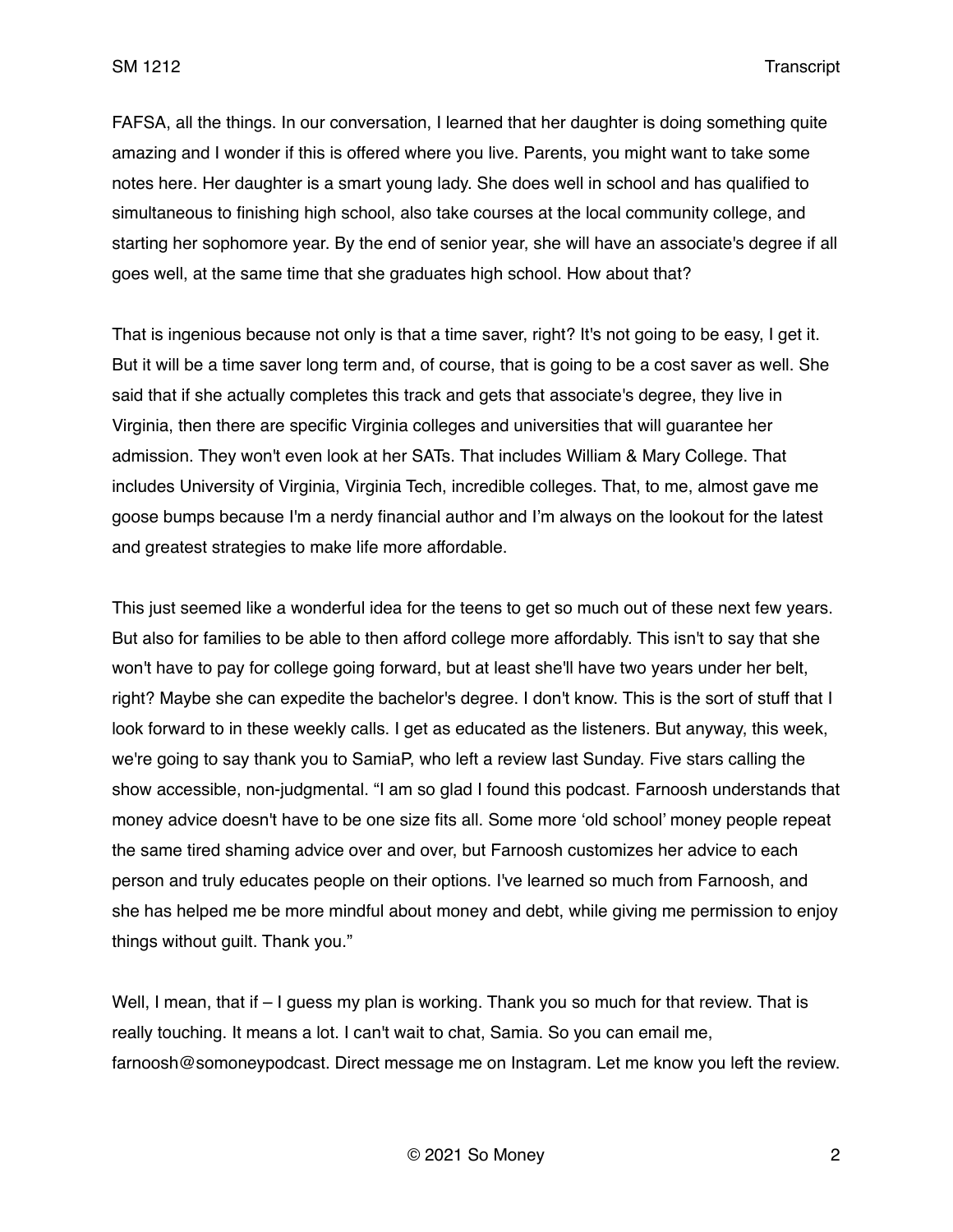I'll shoot back a link where you can select a time for us to connect. Thank you so much. All right. Let's talk crypto investing with our guest, Hilary Hendershott.

Hilary Hendershott, welcome back to So Money. It's so nice to reconnect.

[00:05:47]

**HH:** I am so happy to be on So Money. Thank you.

[00:05:51]

**FT:** Absolutely. We are rounding out crypto week here. As promised, listeners, this is our chance to hear from listeners what they have been thinking about, curious about with regards to how to invest in this space. We've spent a lot of time this week, three episodes up until now, looking at the impact of cryptocurrency, what is Bitcoin, really the basics but also the implications of a world where cryptocurrency is more ubiquitous. Gosh, are we living in a matrix? You can listen to our second episode on Wednesday about that and what our experts think.

But today, we are really talking about how to think strategically about this space as an investor. Our guest, Hilary Hendershott, she's no stranger to So Money. She is the Founder of Hendershott Wealth Management. Her podcast, you got to check that out too, Profit Boss Radio. We are so happy to have you here. Why I really wanted to have you here, specifically on this topic, Hilary, is because my sense is that you are very practical about this. Actually, I was on your Instagram feed not too long ago, and you had something on there that said, "It's okay to say no to crypto." I share that because I was like, "Yes, finally. Somebody's not like acting on the hype and making me feel bad that I'm missing out on this, like people calling it like a land grab." Well, let's start there. What is your overall philosophy on cryptocurrency?

[00:07:30]

**HH:** Overall, I think it's important to use technical distinctions, right? Well, I can understand why someone would call buying cryptocurrency investing technically, as with any currency. It's not. It's actually speculating. So it's more like gambling. You have to back up and look at – Decide

© 2021 So Money 3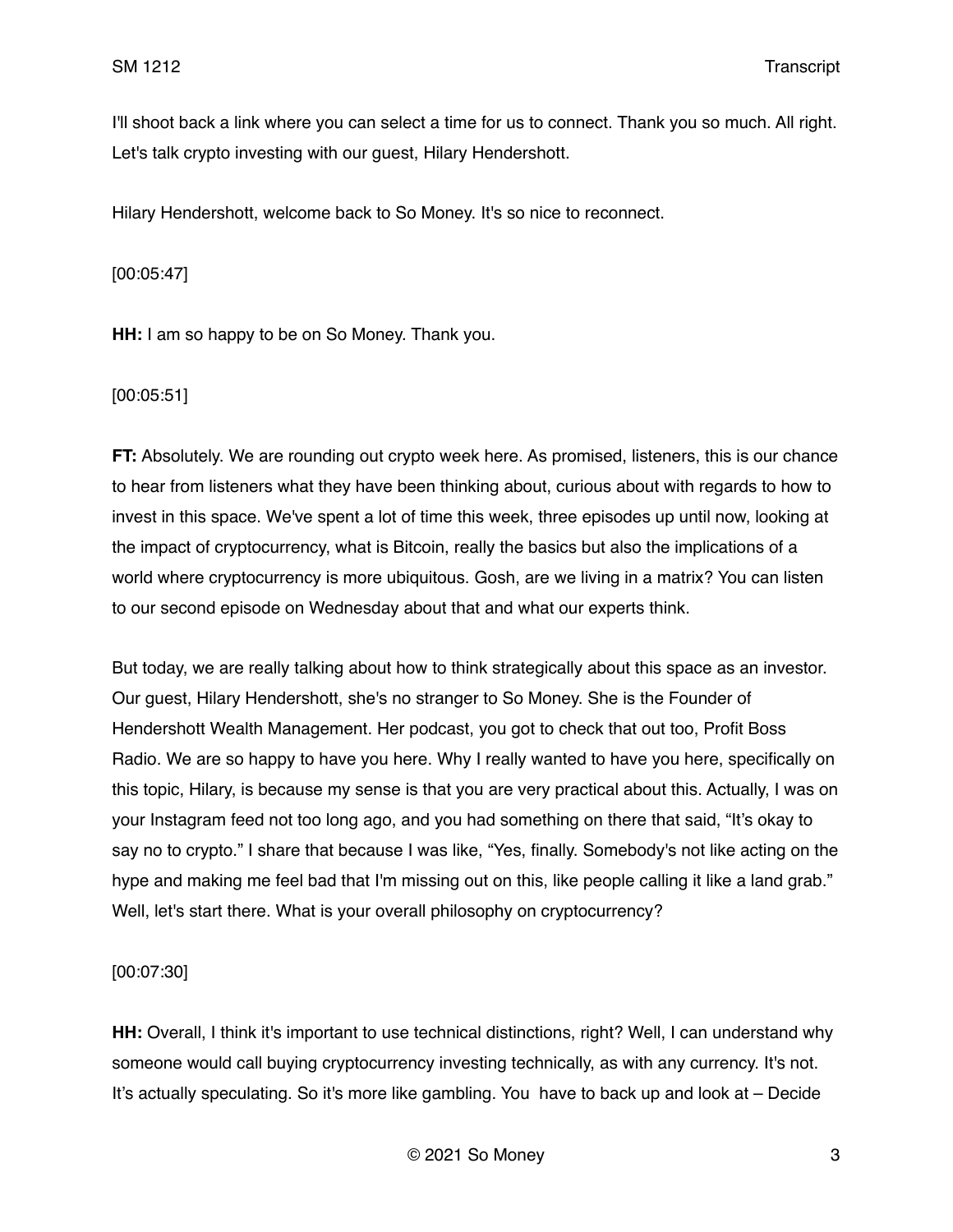what kind of investor you are. If you're a long-term investor, you're looking for something a philosophy you can hang your hat on. Whereas with speculating or gambling, this is a phenomenon where you can really only make money on the trend. Bitcoin doesn't produce value, right? It only grows in value relative to the currency you're going to sell it out of, sell it into, or trade it into, and spend to buy the things you love or want. So you have to either make money as it goes up or down on the trend. It's very different than like a buy and hold or the S&P 500. I have just chosen that for me and my clients, we are long-term investors. So cryptocurrency doesn't fit in there right now.

#### [00:08:34]

**FT:** At all, not even if there are funds you can get in tangentially. Like you can invest in a blockchain fund, and ETF, or something like that. Not interested?

### [00:08:43]

**HH:** Blockchain is very different than I think it was described in this series on your show earlier this week as blockchain is the Internet, and crypto is like one use of the Internet. I'm just talking about cryptocurrency as a currency and what's possible from that as an investor. I think the blockchain is being used in lots of companies and potentially publicly traded companies. So that's a completely different animal and would be totally appropriate for a publicly traded company for you to invest in that.

#### [00:09:14]

**FT:** Gotcha. Yeah. There's Bitcoin, Ethereum, Dogecoin, Ripple. What do you make of all these different cryptocurrencies? The analogy is often that this is like would you like precious metals or other currencies like Euro, the Yuan, the Dollar? Is it fair to make those alignments?

#### [00:09:36]

**HH:** I think that's a great metaphor to understand why there would be so many different cryptocurrencies. I think it's interesting some of the structural things about them that are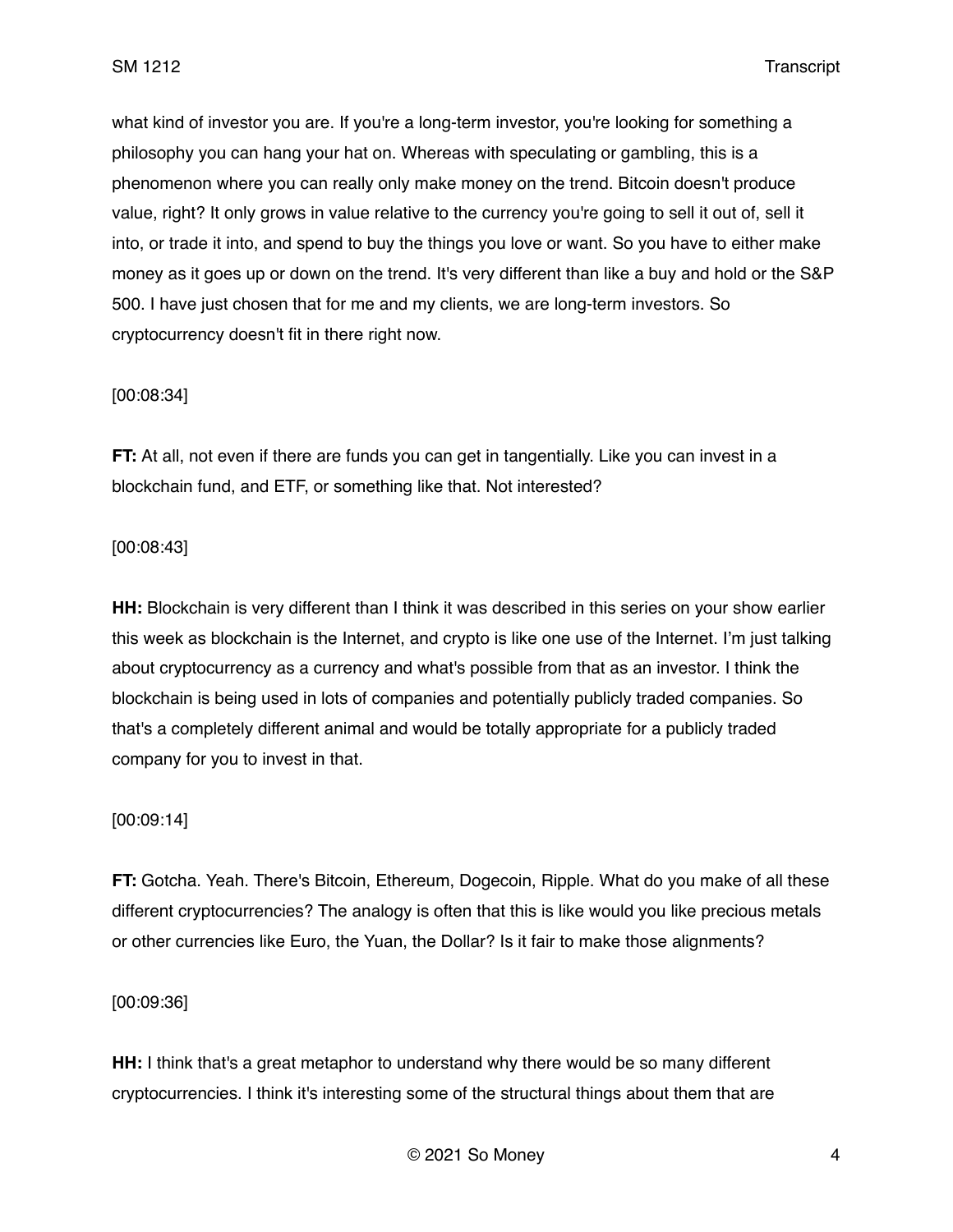different. You know that Bitcoin has a finite number of bitcoins that are out there, and they've all already been mined, and I think I read 20% of them have been lost forever. Then Dogecoin was created as a joke in three days and has an unlimited supply. So there are vastly different characteristics of the different cryptocurrencies.

[00:10:05]

**FT:** What have your clients been coming to you with? What are their questions? Are any of them experiencing FOMO and kind of push you to maybe steer your approach a little bit, just so they can feel like they're along for the ride a little bit?

[00:10:21]

**HH:** Yeah. Well, no client is going to steer my approach. That's what they pay for. I'll be honest with you. So if you look at my practice into let's say the older, honestly, the more wealthy clients, for the most part, those folks are doing what they pay me to allow them to do, which is spend time with their family and make a bunch of money, go on vacation, and let me manage their financial life. So most of them haven't even asked about it and probably if I proposed it to them would have no interest. Definitely some of the younger clients have asked and, of course, people ask me all the time. So I'd say the most sophisticated question I get about it is just what do you think of Bitcoin. I mean, I also get what do you think of Tesla, what do you think – This is what people ask me when they find out I do investing as a profession.

[00:11:07]

**FT:** What do you think of Bitcoin? What do you think?

[00:11:09]

**HH:** I think Bitcoin is – I think it's interesting from a philosophy perspective. You have people who are – For lack of a more complex phrase but they're just against federal or centralized control of currency and the banking system, and so Bitcoin is an activist position fundamentally. Its possibilities are to centralize or democratize control of money. I think that's interesting and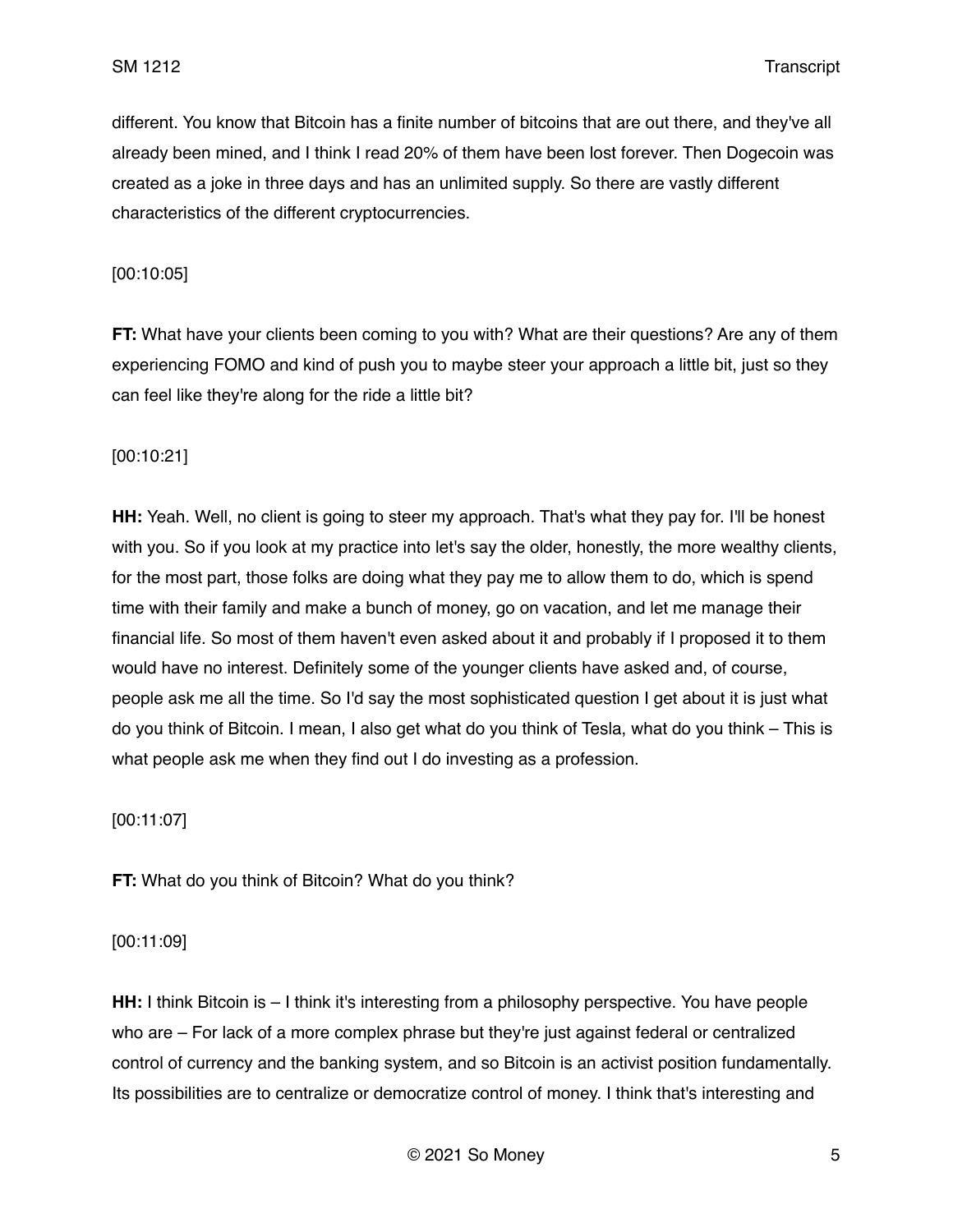I'm all for democratization. I personally haven't seen too many harms from like the – I think of all the things that government is doing that I might take issue with, centralizing control of currency isn't like my first, isn't the thing I think about the most. So I think it's interesting, but that doesn't mean that my money or my clients' money belongs there.

[00:12:00]

**FT:** Well, George, one of our listeners, he's like, "Well, I totally regret ignoring this craze in 30 years." Because some people are predicting that this is – If blockchain is what the Internet was to us. 30 years ago, there's a lot there to unpack.

[00:12:00]

**HH:** There's a lot there. You remember 1998 1999. Those were wild years, and it was hard to know what to invest in as an Internet company. So Pets.com went bankrupt. Or was it Webvan.com also bankrupt?

[00:12:31]

**FT:** Yes, all of the above.

[00:12:34]

**HH:** Amazon had like 100x stock price before it even had profits. It was wild. It was wild. So let's separate blockchain from crypto, okay. I think the idea of whether you're going to suffer hindsight regret is really massive, and it's not just limited to crypto, and that you have to make some decisions for yourself as an investor. First of all, just realize that a lot of the crypto craze is based on what I consider confirmation bias, and we just touched on this. People love its traits, so they advocate buying it. But that's not how professional investing works.

For example, you have people who love technology and so called disruptive technologies, so they just love Bitcoin, even though Bitcoin hasn't disrupted traditional currency. I mean, it could but it hasn't. We're all still using dollars. You have people that love that they say the government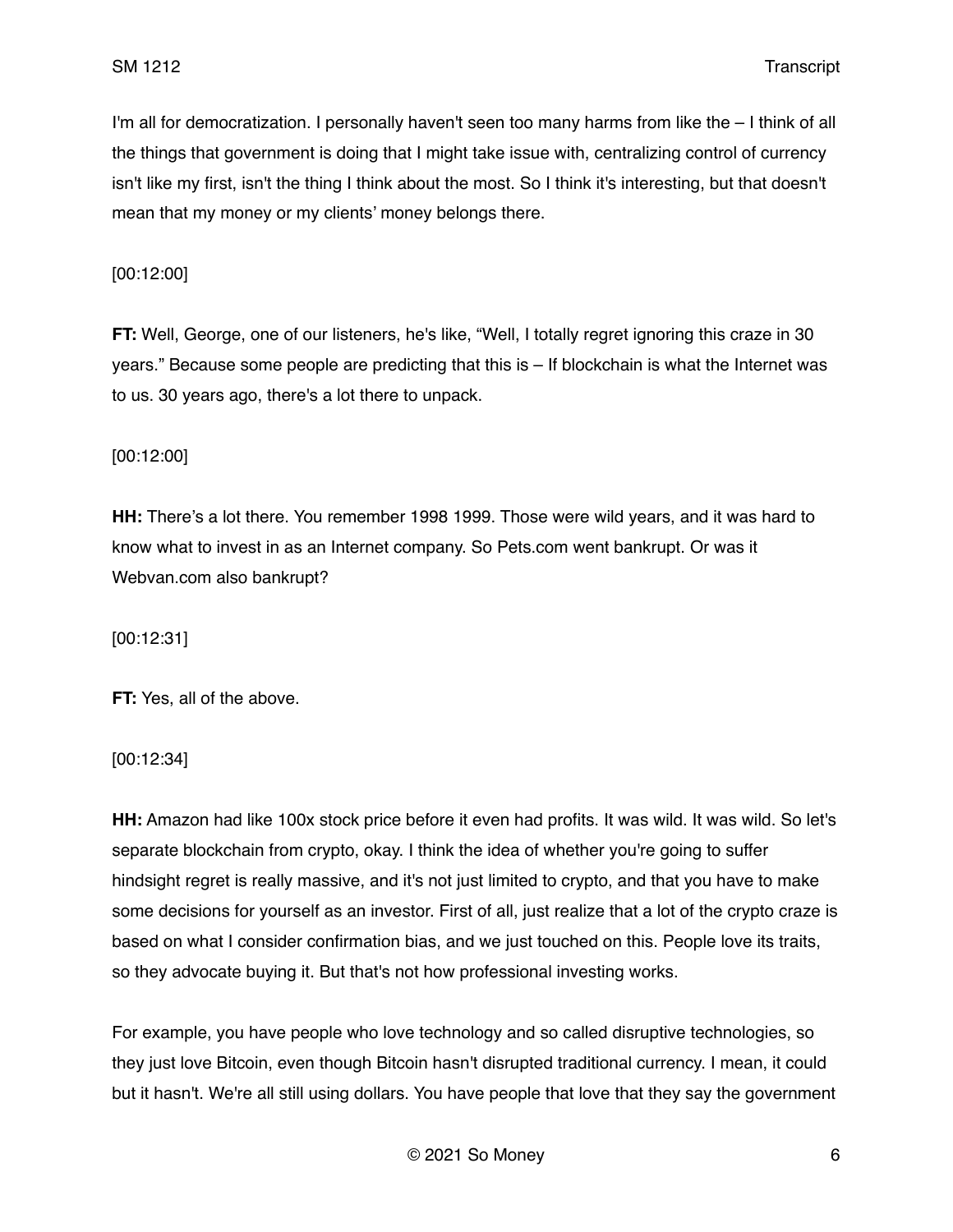can get ahold of their crypto. They call it sovereign wealth. So they love crypto and they recommend it. They value having your show on Monday. **[inaudible 00:13:32]** talked about that. She watched the Iranian government freeze her father's assets and she loves that crypto is supposed to be immune for this, so she advocates for crypto.

Now, something your listeners might be curious to learn, and I want to return to the topic of hindsight regret in just one second, but just a few months ago, the colonial pipeline was shut down by hackers. They paid those hackers multi millions, dollars of ransom for what turned out to be a nonfunctional released from the hack. Here's how this relates to the idea of sovereign wealth. According to NPR, the government hacked the hackers' bitcoin wallets to get **[inaudible 00:14:07]**, which was supposed to be impossible.

#### [00:14:09]

**FT:** Well, we don't know. I was just listening to it today on NPR as well. The New York Times reporter who covered it, she said we don't actually know how they retrieved the ransom. We think – She's like, "I don't think it's a weakness in the blockchain. I think it was good old fashioned policing." They may have gotten a warrant and gone and knocked on the door of whatever the house is where they stored the keys to the crypto. Sorry, I'm like – This is where I get all confused. But basically, they got a warrant and then they got to the hackers. Or maybe they had someone pose as one of the criminals and got the intel that way. Maybe they just hacked it with good old fashioned hacking.

[00:14:56]

**HH:** But if the government can get Bitcoin, the government can get Bitcoin.

[00:14:59]

**FT: Exactly. Exactly.** 

[00:15:01]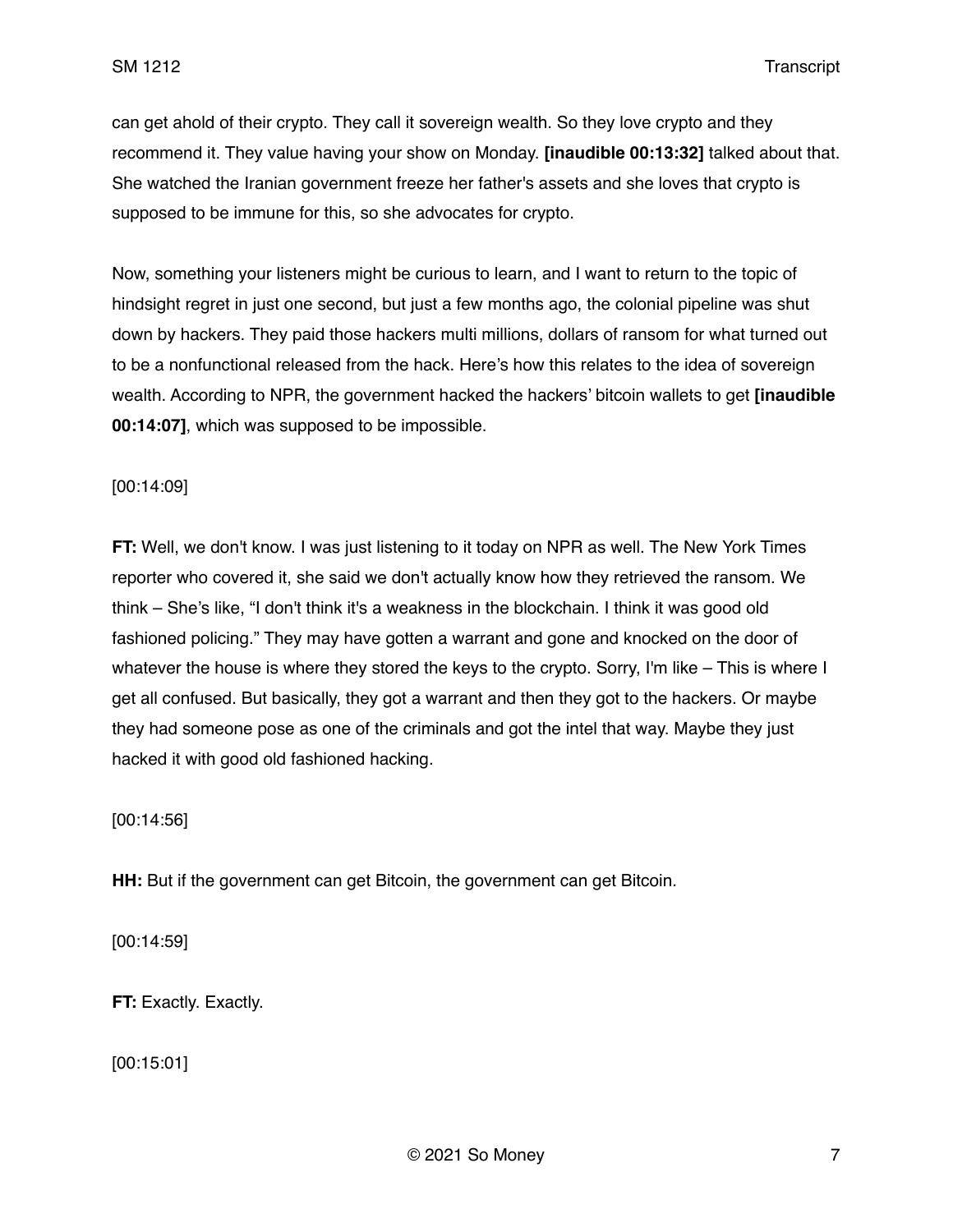**HH:** I think it definitely pokes holes in the idea that it's completely sovereign and immune to that kind of thing. But that's neither here nor there. I'm not here to make a case about that. Let's really get back to the question of FOMO. Hindsight regret is a big deal, and you have to decide as an investor if you're going to let that creep in. Because no matter what you own, someone will be earning higher returns than what's in your account. You'll never capture every high and you'll never avoid every low. Active investors definitely end up with hindsight regret.

My husband does that for a living, and I grapple with his hindsight regret at most meals, right? Then I use the opposite methodology, which is an evergreen philosophy. So if you use that philosophy, first, you know the data is on your side. So there's no known way to consistently beat this kind of investing over the long run. Farnoosh, I think you said on your show that that's approximately what you do in your own portfolios, just holding index funds.

[00:15:57]

**FT:** Exactly.

[00:15:58]

**HH:** Second, you know that somewhere, someone is earning more than you, 100% of the time. But you don't have to worry about it because, third, you know that the law of large numbers is in your favor and that they probably won't continue to earn more than you. In fact, the data says over the long run they'll probably lose. So that's definitely the best way to avoid hindsight regret, but it takes conscious choice. I have many investors I sold out of Tesla's stock at the beginning of 2020, and they have every opportunity to be very upset, right? We did the right thing and then got a bad outcome. But over the long run, it won't matter.

**[00:16:35] FT:** The news is contributing to a lot of this FOMO and the social media. I wonder, if this existed pre-social media, would people be experiencing the FOMO? I think that maybe there is something to be said about just get off. Stop following these headlines, if you can. Sort of go on mute with some of these influencers, these investing influencers.

[00:17:00]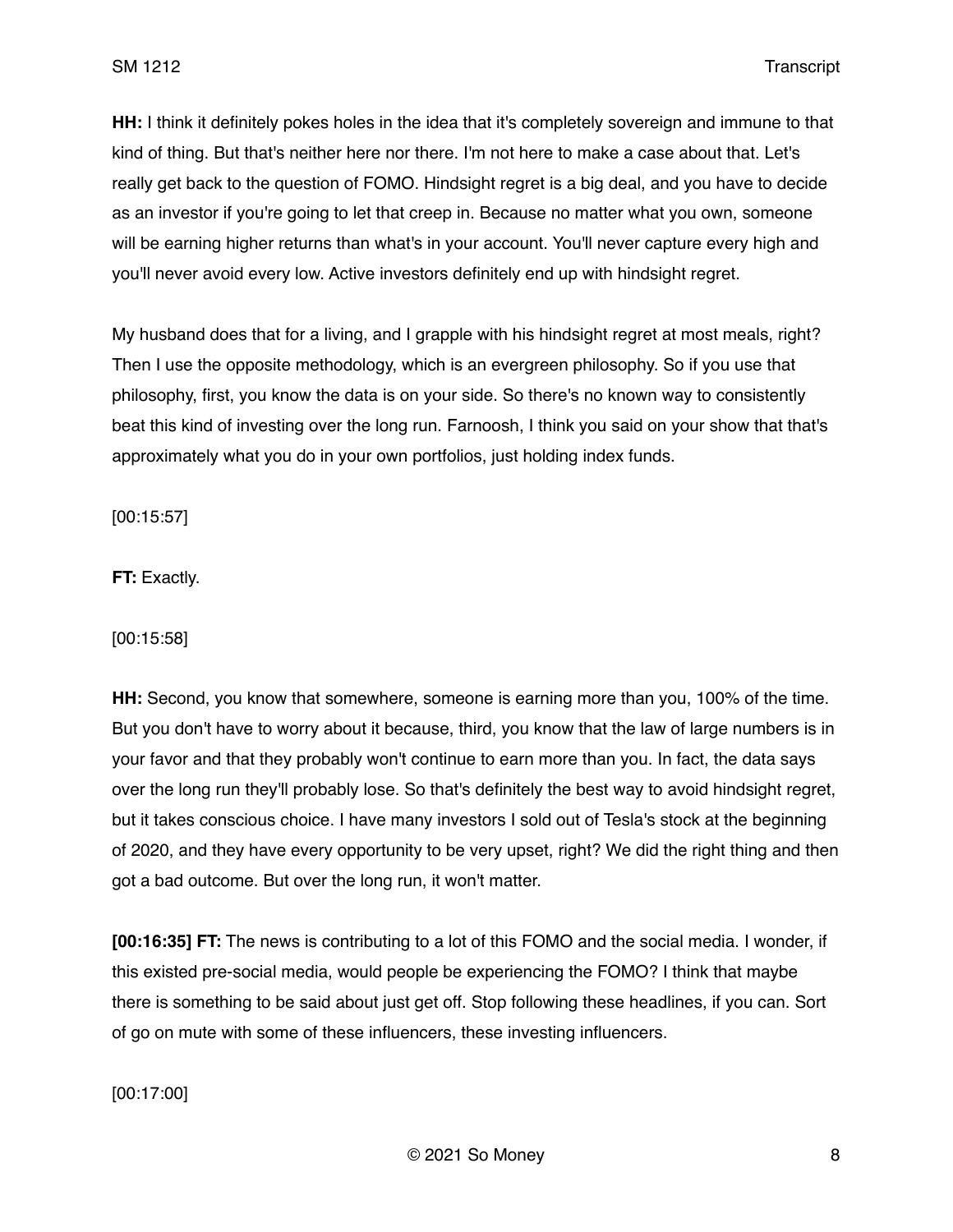**HH:** Investing influencers. Yeah. I mean, we're a place where you can choose, customize your news flow, right? I mean, I have my shortlist of podcasts that I listened to and the influencers that I pay attention to. If they make me feel bad, I stop following them.

### [00:17:15]

**FT:** Yeah. Let's say you want to gamble though. Let's offer some service to those who are listening and are like, "Okay, I've got my 401(k). I get this. I'm 99% a long-term investor, buy and hold. But I am very intrigued by this and I would like to hold a position in either Bitcoin or Ethereum." We can talk later about some of these funds that are blockchain-related, but what is the first step? Do you have to go buy, get a wallet? What am I doing on the Internet?

#### [00:17:49]

**HH:** Yeah. You need to fund – I think Coinbase is the most reliable and I'm honestly not an expert in it and I haven't physically done it. But I think Coinbase is the most reliable way to transfer a standard currency into a cryptocurrency. Then you can do what's called funding a wallet. At each phase there, you can and may pay a small transaction cost, so just be aware of that. Then when you have your money in the wallet, that's when you get your encryption key and that's when it's up to you to make sure you don't lose that encryption key because that would have you permanently lose your crypto.

#### [00:18:26]

**FT:** There are slices. I mean, Bitcoin is very expensive, although it crashed not too long ago. But it's still higher than what it was five years ago. Most people can't afford an entire Bitcoin, but you can buy slices of these various cryptocurrencies.

[00:18:42]

**HH:** Different than the stock exchange because in order to buy a stock or an S&P 500 index fund, a human being doesn't have to sell it to you, right? Coinbase makes that transaction more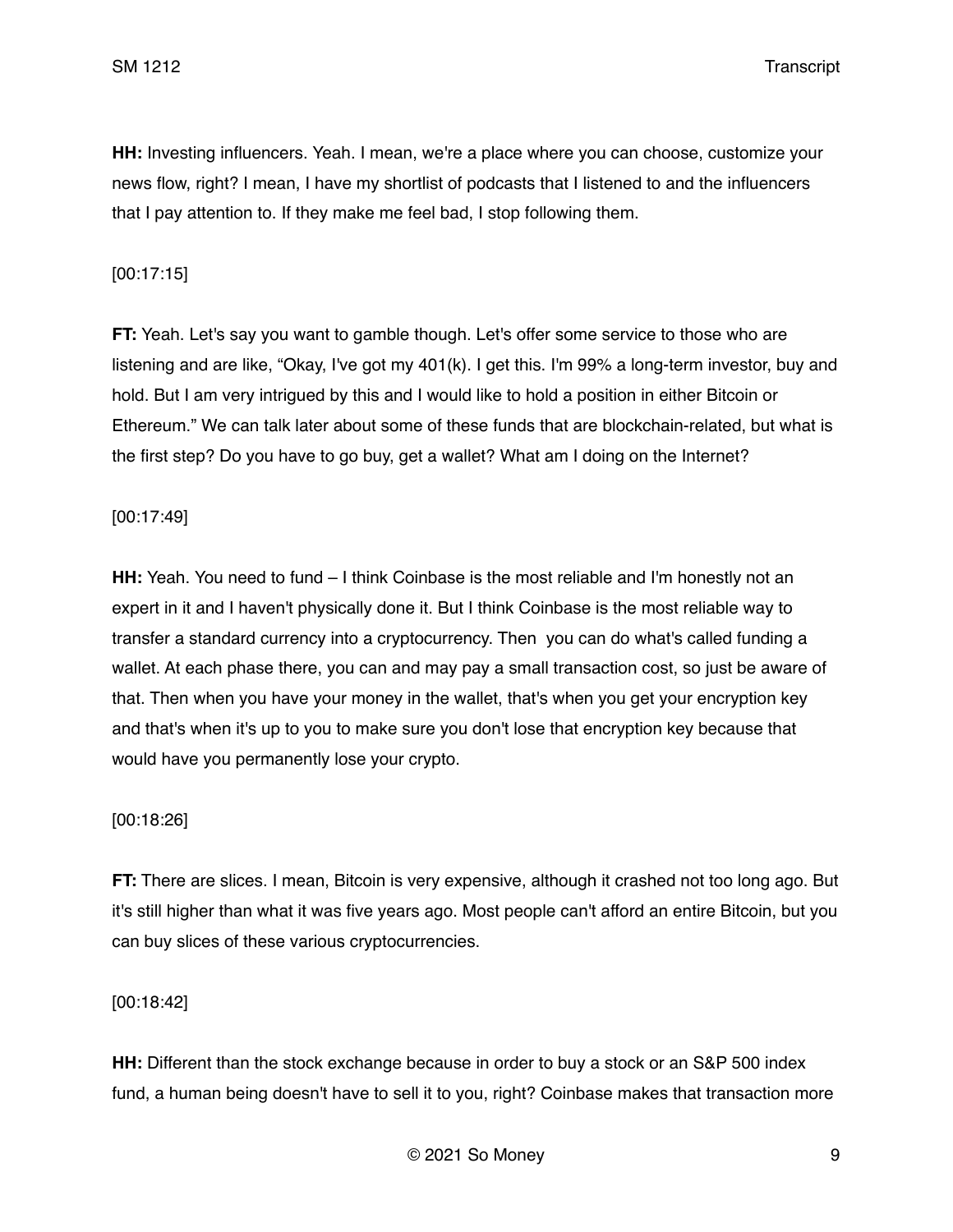– It brokers it for you. But if all the Bitcoin is held, if the supply is finite, then you can only buy to the extent someone who owns it is willing to sell.

[00:19:04]

**FT:** Now, a listener wants to know, and we kind of touched on this, as far as a long-term investment vehicle, what are some ways to participate in this market to feel like you are maybe being true to your philosophy of buy and hold, but you still want to have an edge and be in this market because you find it fascinating and you do believe that it's going to appreciate?

[00:19:28]

**HH:** I would say, for me, crypto is absolutely not something you should invest in long term, given you can only make profit on your purchase on the trend, that your goal should be to buy low and sell at a high, and then capture those returns. For example, if we compare speculating more closely to gambling than investing, you would never leave your money on the craps table long term because you know the house rules, meaning you'll lose. As soon as someone craps out, you'll lose. That metaphor doesn't necessarily hold with crypto, but the point is crypto could crash. Bitcoin –

[00:20:06]

**FT:** It has crashed.

[00:20:09]

**HH:** Yeah. It doesn't actually make a whole bunch of sense to think about it as a long-term investment. I would say if you're going to do it with 5% of your investable net worth, absolutely do it, but do it very different than your buy and hold investments. If I were going to do it, I would watch for a crash, I would buy in then, and then I would wait for the craze to come back, and I would sell it, and I would capture those returns. If you want to do that again and again, that's fine. But it's definitely not something to think about just letting it ride.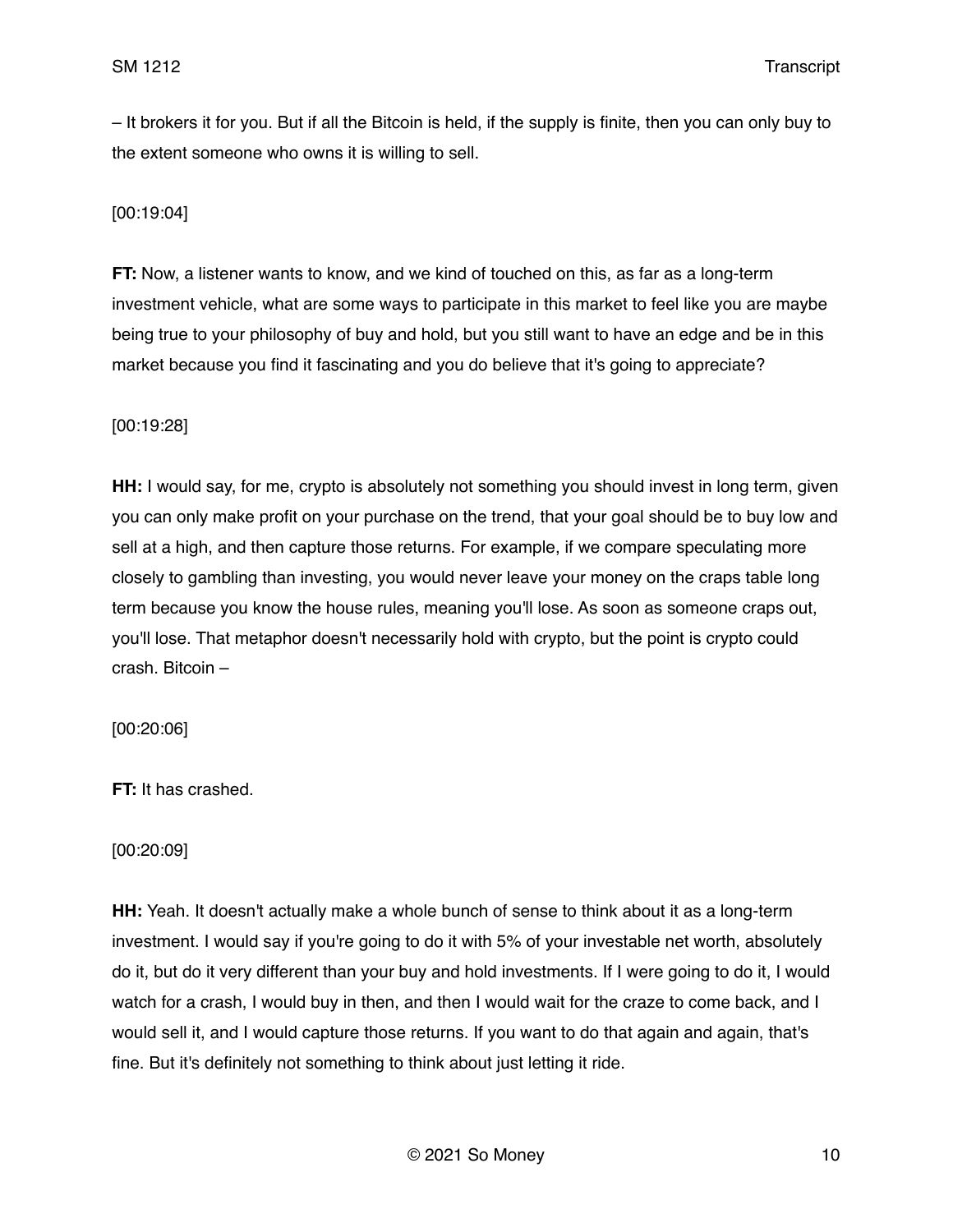## [00:20:40]

**FT:** I see. So that's an appetite that not everyone has or a mode that not everybody wants to run on. It's high maintenance.

### [00:20:49]

**HH:** It is high maintenance. That's why it's called active investing. Yeah, absolutely. If you want to do – I think the blockchain investments make a ton more sense to do long term than the crypto buying and crypto speculating. So if the blockchain is going to impact how we live and how we do business and how companies run, then absolutely. I think that's more interesting to hold long term because, obviously, with a technology as it becomes more ubiquitous and becomes more distributed, it becomes more valuable as long as it stays in play.

## [00:21:21]

**FT:** I discussed this on the podcast earlier this week that I've recently purchased B-L-O-K, Blok. This is a ETF that basically tracks companies that are investing in blockchain technology. The technical name for it is the Amplified Transformational Data Sharing ETF. It's actively managed, which means it's going to have a higher fee than just your S&P 500 index fund. But it is I think a way for me to invest in a way that is at the intersection of what I'm comfortable doing, minding my long-term approach to investing, but also respecting the blockchain, which, for me, after reading so much and talking to many experts, that has been reinforced time and time again as it's not going away. Actually, it's quite dynamic and interesting, and there are a lot of use cases for blockchain beyond just being this playing field for cryptocurrency. So I find a lot of value in that and I'm like, "Okay, let's put some money in." But you know what? It tanked as soon as I bought it. It went down like 10%.

[00:22:31]

**HH: [inaudible 00:22:31]** since you bought it.

[00:22:35]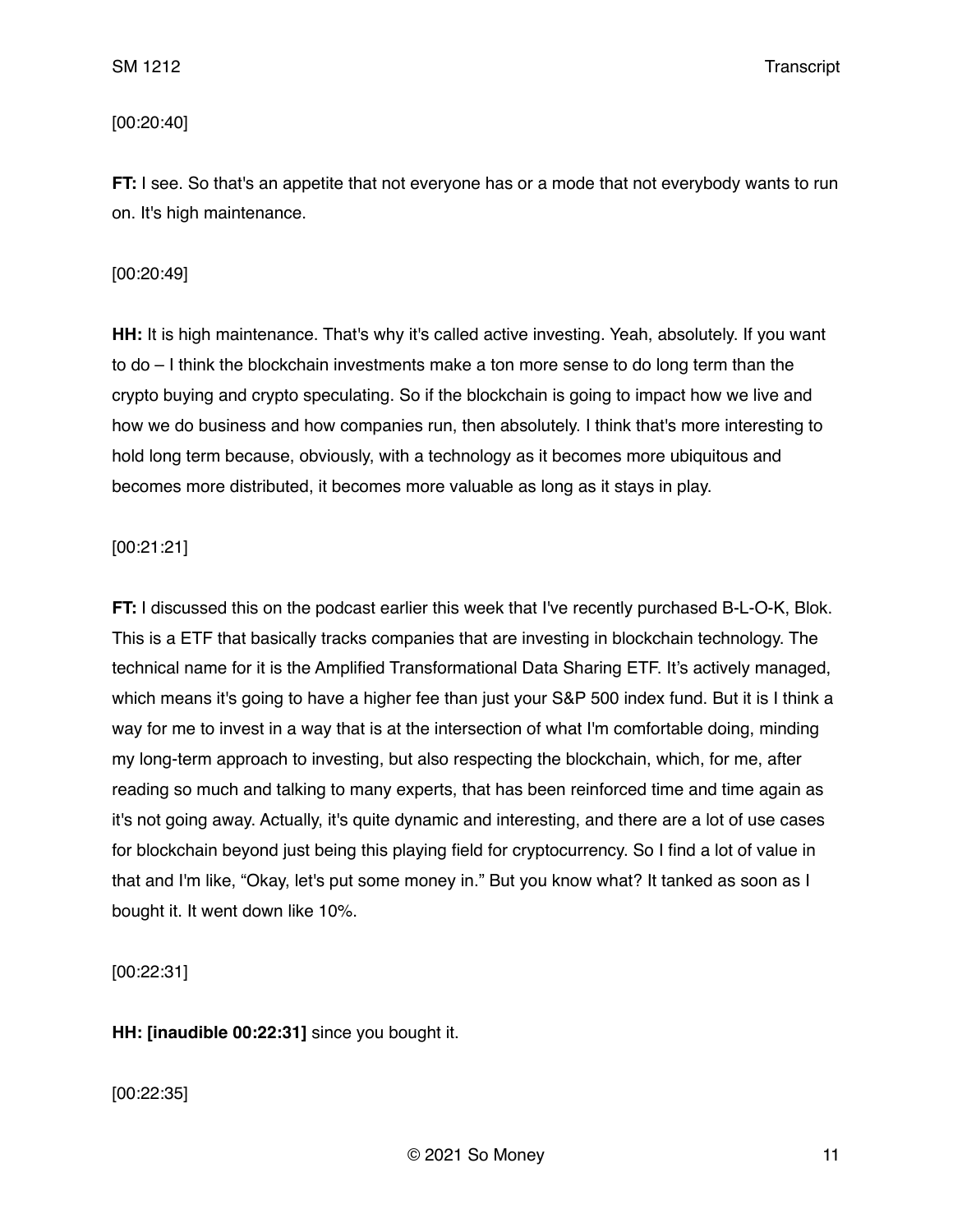**FT:** I'm still down, but it is the sort of thing where I feel like, "Okay, I want to be able to feel like I have some sort of, I don't know, stake in this." It is just a fraction of my net worth. But, for me, at this stage, it's really being fueled by my curiosity, and I think that's okay. I think that you're allowed to do that, and not everything has to be rationalized.

### [00:23:00]

**HH:** Yeah. I mean, you're fundamentally making a prediction that these companies will produce new things, new technologies, and new values. So to the extent that you have good feelings about the blockchain and what these companies are doing, those good feelings are already imbued in the stock price. I think it's very cool and vulnerable of you to say it's down since you bought it. I mean, you're just being honest. I don't have a prediction for how it'll go in the future. I'm looking at its cumulative returns since inception, 140% since 2018, so it's not outperforming the stock market. It's not outperforming the S&P 500.

### [00:23:39]

**FT:** Interesting. It includes a lot of the companies that we know; PayPal, Square, Visa, Nvidia among others. That also was comforting to me to know that many of these companies tried and true. I don't think that like Visa's going away anytime soon but I feel like I have a little bit of an edge now in my portfolio. So sticking with this theme, crypto-related ETFs, are you looking at that as adding that into your mix for your clients? Forget cryptocurrencies. We know how you feel about those. But these crypto-related ETFs, they're a little bit more expensive. But I feel like they have more merits than sometimes these random cryptos that surface, these currencies that surface.

[00:24:28]

**HH:** I remember when we came out of the financial – It was around 2002, and everyone was saying solar is where it's at. If you're not in solar, you're nowhere. Solar is next, solar is up and coming, and everyone wanted to know where I was investing our portfolios in solar. My answer to them was kind of the same as the one I'll give you now, which is to the extent solar produces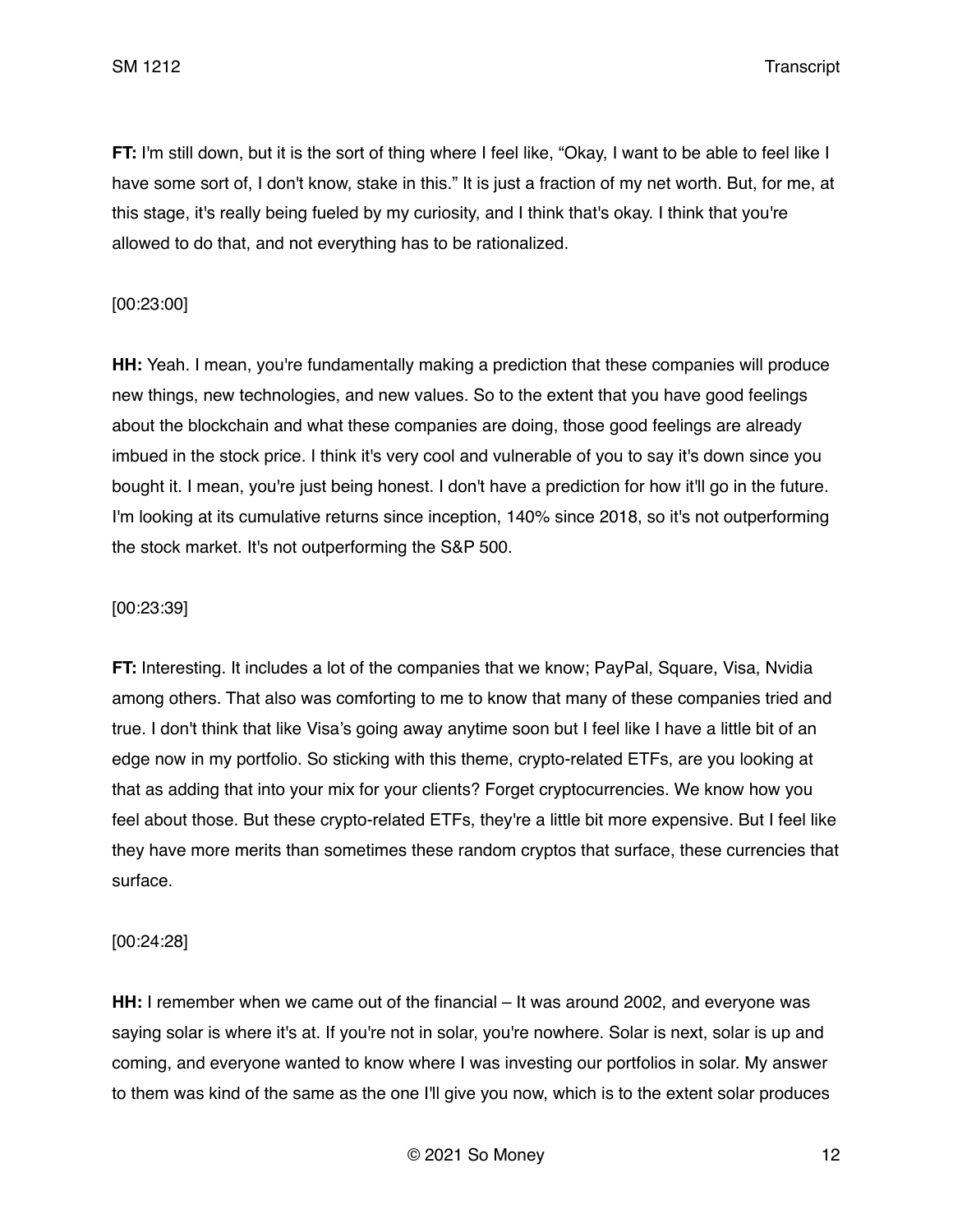value, it will be utilized by the 12,000 companies you already own. So my clients and I own most of the stock market in some proportion, and I'm not taking a gamble that that particular technology will produce out performance in the future. I know what it's already done. What I don't know is what will happen in the future.

No surprise, if you remember what happened with most solar companies is they absolutely went to zero. It was a non-fad. It was a non-event. What I've learned over 21 years of doing this is that to the extent most people want to buy something, I kind of want to avoid it. That's synonymous with that phrase from Warren Buffett, "Be greedy when others are fearful and fearful when others are greedy." It's kind of in the same vein. It's like most people can't predict the future. So we just stick with the evergreen philosophy and kind of ignore the fads. I'm not offering a judgment on what you're proposing. It's just I can't hang my hat on it and I can't produce reliable returns that way. That's what people pay me for.

### [00:26:02]

**FT:** Got to respect that. Serioulsy. Well, Linda, a listener, has a question, which I think is a really good one and I know that you haven't done this yourself. I know you have some thoughts on this. So she did purchase some cryptocurrency and is wondering, "What do I do when I want to cash out? How do I get access to this money? What happens also regarding my taxes?" So let's say she started with \$50,000. Down the road, it doubles. Or whatever happens to it happens to it. But let's say it grows, and she wants to tap it. What does she do?

#### [00:26:43]

**HH:** Sure. Yeah, absolutely. I assume she bought it in an after-tax account and not an IRA. So crypto is absolutely taxable, and you need to document your purchase price, which is called your basis and your selling price. The IRS is going after crypto exchanges for data, so they're now getting this transaction information directly from the exchanges. They will probably find you. It's best to handle cost basis through a crypto tax Service, one called Koinly with a K and then ZenLedger, all one word. How you get it out is you initially funded your wallet by depositing a standard currency. So to make the exchanges, you just reverse that process. It's fairly straightforward. Your custodian or wallet should provide instructions.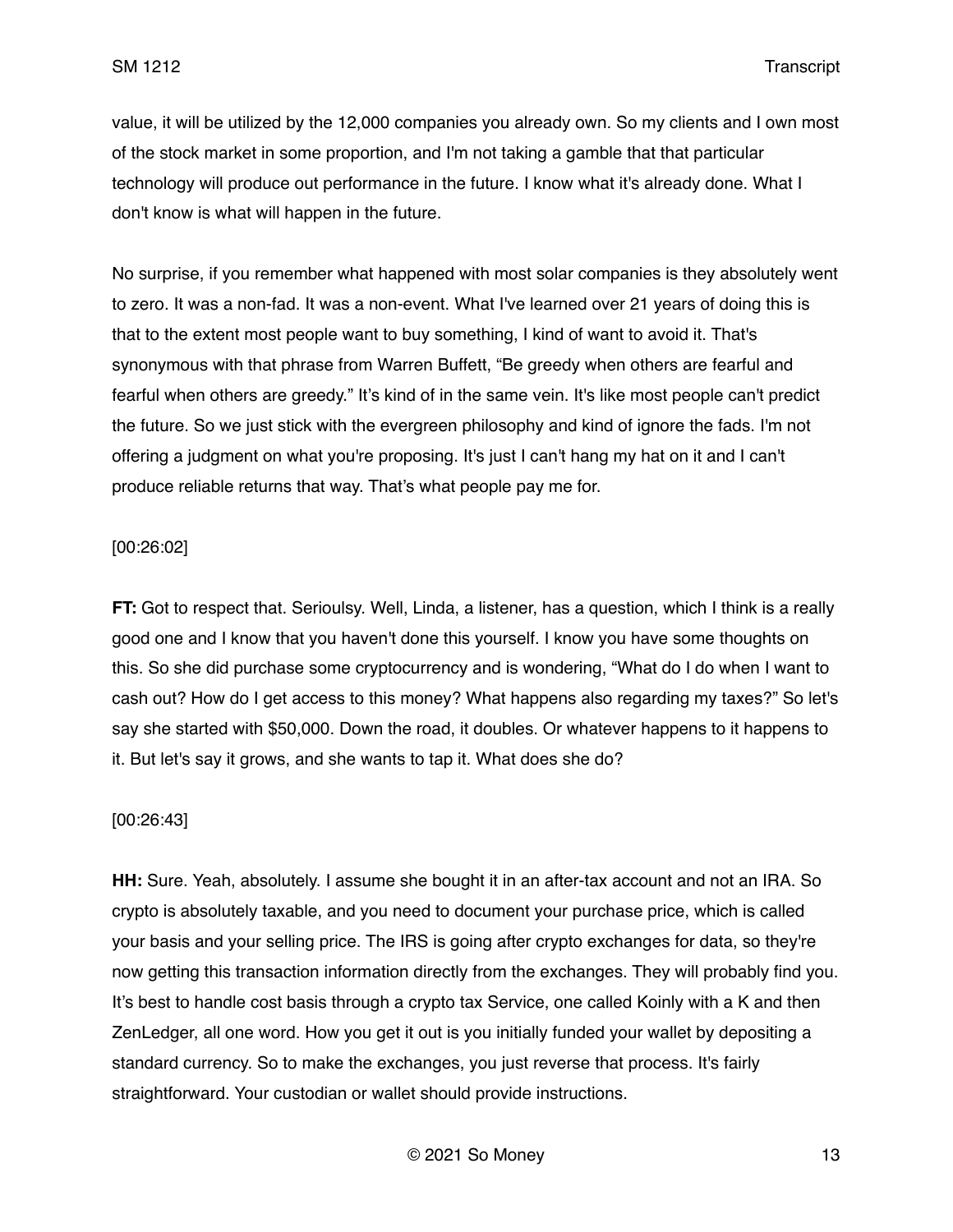You can also broker the sale through Coinbase by transferring the Coinbase. Then from Coinbase, you can link to a bank account to get it out. But unlike standardized transactions, there are lots of ways these transactions can go wrong. So definitely research your provider. If you need to, get technical assistance because don't take it from me.

### [00:27:47]

**FT:** Well, as we have been doing these episodes this week and now even talking to you, when we talk about investing, obviously, the first thing we think about is investing with our money into a stock or a fund or in this case a currency. But there's also with all the invention around with blockchain and crypto, I'm just – My mind is going towards all the new jobs that are going to get created, all the innovation within different industries. That's another way to apply yourself and be a part of this equation, be a part of this movement.

We had Cleve Mesidor on Thursday come and talk about finding your access point. Maybe the investing in a cryptocurrency does not interest you. To your point, it shouldn't interest us really. But maybe you could start a business in this space. Maybe you could switch jobs and work for an employer that is. There are so many implications for the legal industry, the tax industry, the financial services industry, merchant, service-oriented businesses. That it would behoove us to just educate ourselves on this and find where we might find our own personal interests and going towards that. I think that is also an example of investing your time, your energy, your resources. Let's not forget that at least. That's all I want to say.

#### [00:29:10]

**HH:** I think that term, access points, is great. That's a great way to articulate a more free-minded way of thinking about how to get involved or how to get in at the ground level. Rather than waiting for the benefits of the blockchain to come to you, why not get in at the ground level. If you're building your career or looking to transition or even just intellectually interested, I think that's fantastic and a great way to take advantage of innovation.

## [00:29:38]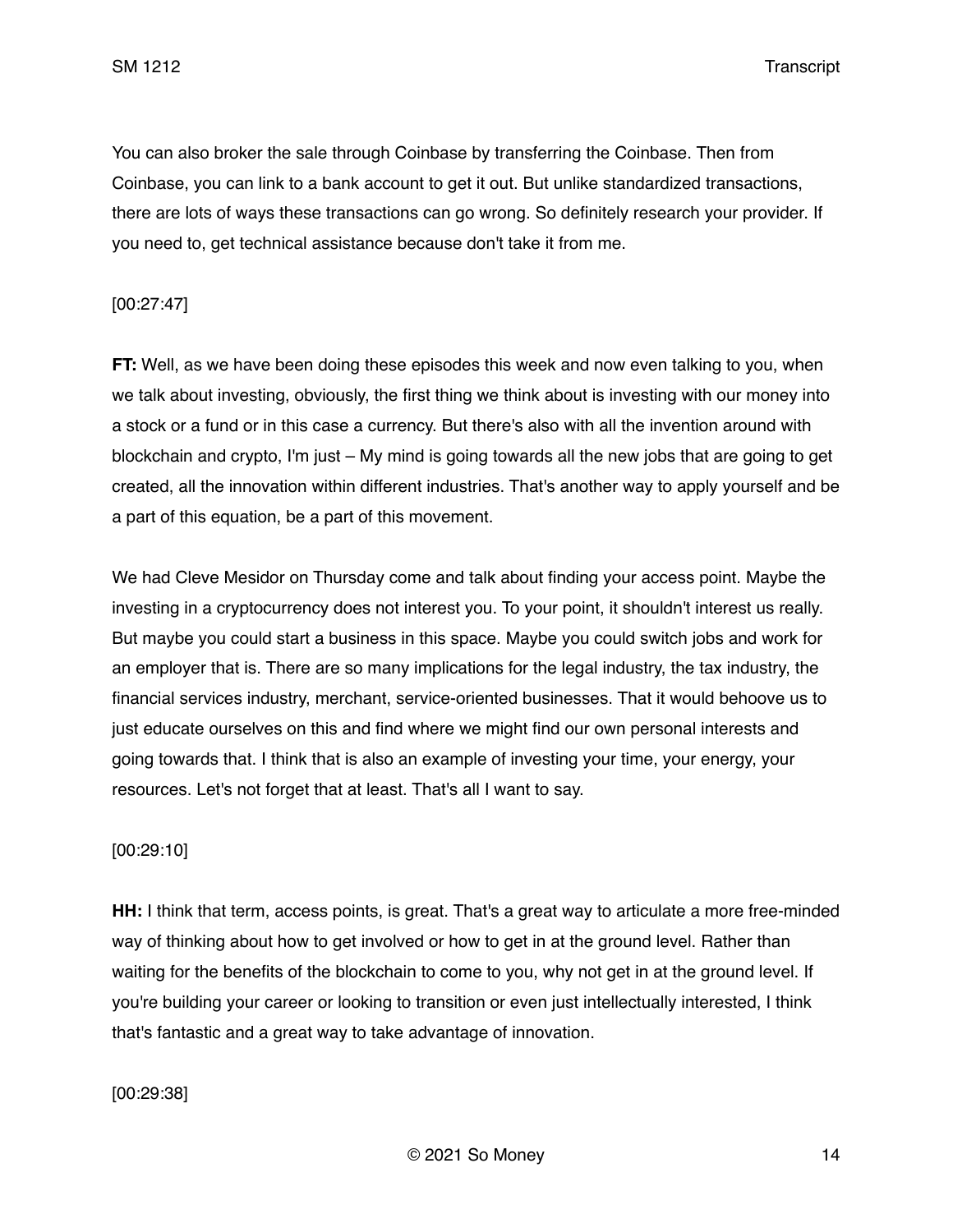**FT:** What are you investing in now, Hilary? What are in your portfolios right now, if I may ask, like if there's anything new or different that you're looking at examining?

### [00:29:46]

**HH:** Yes. So my clients hold, like I said, nine different mutual funds. In my case, all produced by Dimensional Fund Advisors. I don't know if you know that mutual fund company or if you've heard of them. You get access to them through fee-only fiduciary advisors like myself. You could replicate a portfolio like this with index funds and or ETFs fairly adequately. So we own US companies. We own companies around the world. It's called Europe, Australia, and the Far East or the EAFE category. So we balance between domestic and international, also emerging markets, which tends to be very high returns but also very high volatility. We've got writs. So I definitely recommend holding real estate in a diversified form and not in a concentrated form, like owning a single address. Writs give you access to triple net leases and professional management.

Then, of course, right now, unfortunately bonds, which are an abysmal place to have your money, but we never know when that fund will – When that trend will sweat or alter. That really is – The fund manager is making changes of the holdings on a daily basis, so there's lots of change at the fund at the management level but not really – I certainly am not trading stocks every day.

#### [00:31:03]

**FT:** Yeah. Are you bullish on the stock market? Let's say like next five years, a lot of people say that these are going to be the roaring 20s. But then, of course, we have some headwinds like inflation.

#### [00:31:15]

**HH:** Well, my crystal ball is cloudy. If you ask me as a human being, I look at kind of the averages of the last 10 years. I think we have some returns to make up, especially in the global

© 2021 So Money 15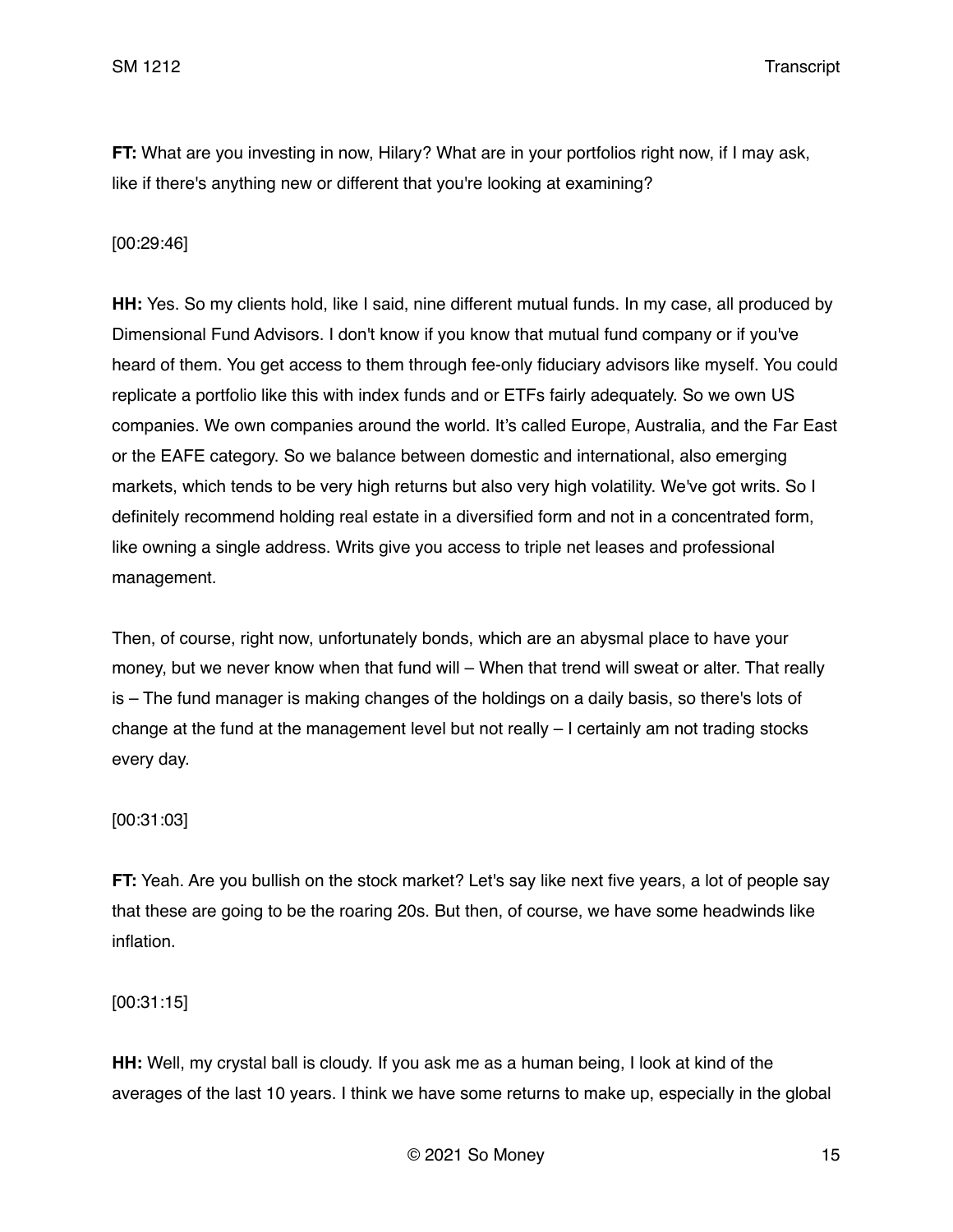portfolios. I don't know, Farnoosh, if you're holding international investments, but the S&P 500 did so well over the last six or seven years that it was hard to stay loyal to a global strategy. So I just think from the perspective of large numbers, that there's a lot of returns coming from those portfolios. I mean, I think it would be safe to say five to seven-year time range. I'm trying **[inaudible 00:31:53]**.

But I just think people were so bullish on investing in general and the stock market in March of 2020. I mean, the pandemic just made everyone and righteously so pessimistic about everything, right? But the stock market does what it always does, which is surprise us all. So I think that's exciting. I love the human innovation that comes out of the stock market. I mean, not so much now. But during the times like the pandemic, if I had money set aside, I would buy more stock, right? I don't keep money set aside. I'm not advocating that because you'll often miss the bottom and have hindsight regret. But, yeah, I'm bullish on people, and so that makes me bullish on the stock market because that's really what the soft market is.

## [00:32:43]

**FT:** Yes. That's really well said. That's really well said. I think listeners may have tuned in, hoping you would give them a to-do list on how to get into Ethereum but not with Hilary. Honestly, I really respect that and it is  $-1$  very much agree with your approach and your philosophy. I think that what you're going to hear on this episode, what you have heard on this episode is very different than I think what is being discussed out there. Parting thoughts. What do you think about the coverage? Is that kind of bothersome? I find it really irresponsible too and from really high-level news outlets, right? But it's lazy reporting when you talk about Bitcoin millionaires. I just think that's lazy. It's clickable but it's lazy.

#### [00:33:34]

**HH:** Well, there aren't – Let's say more about why you think that. First of all, my parting thought about what you said about my contrarian perspective is I think your listeners get a great wellrounded perspective, right? They heard the advocates and then they heard a potentially opposite viewpoint that that can set people free, whichever camp they find themselves in. But what do you mean when it's was irresponsible to report on millionaires?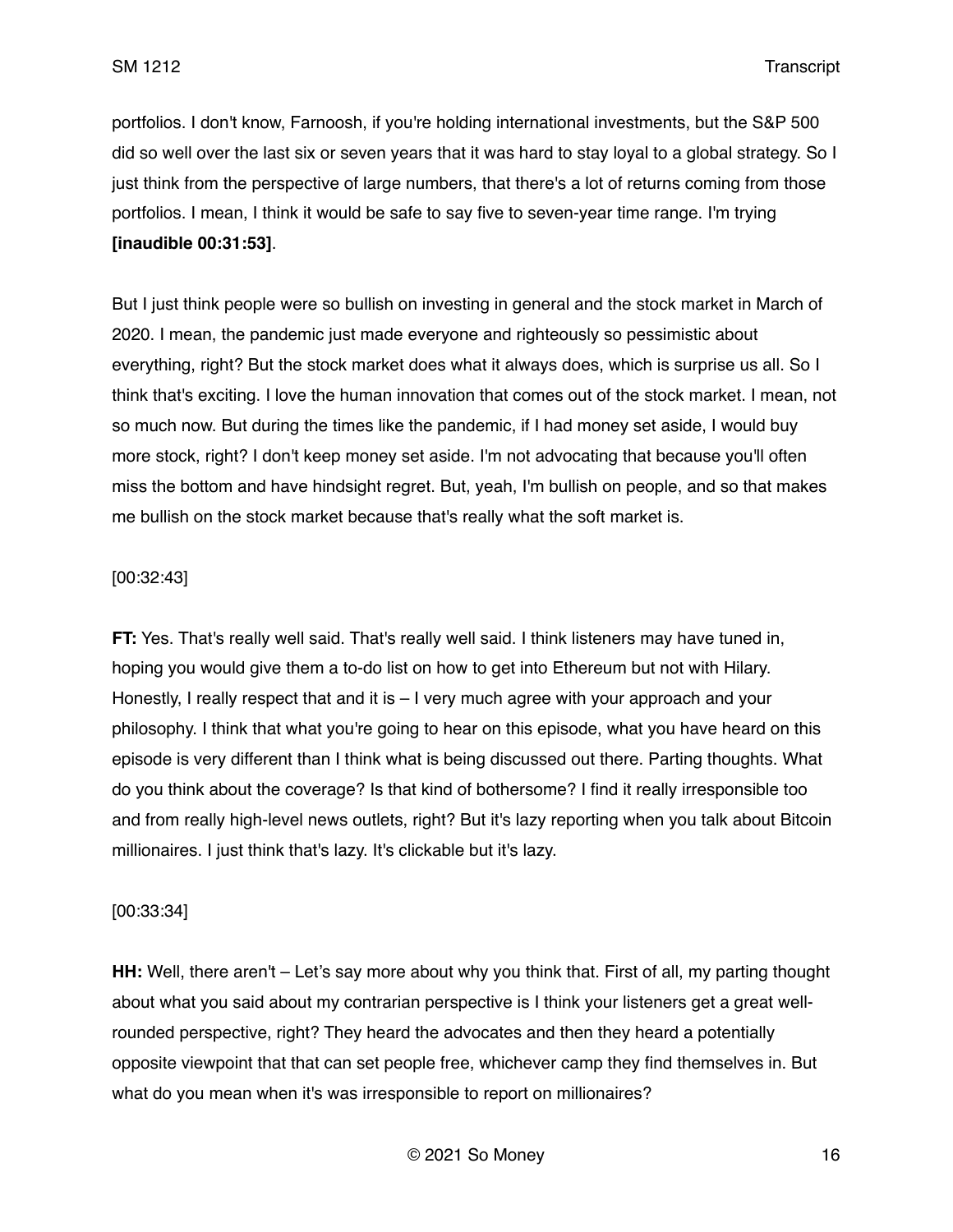### [00:33:58]

**FT:** I just want there to be more balance of reporting out there. What we have talked about, what you've shared I don't think is as commonly reported or discussed, right? That why this is – To try to take the other side of the story, as opposed to talking about the volatility in the market and, "Oh, well. I bought it in 2011. Now, I'm living off the fat of the land." That just creates a lot. It just adds to the emotional – It's not the full story.

When you're talking about people's money, you have to be very careful. When you position cryptocurrency as the next wealth frontier, and you're marketing to people of color and women and people who have traditionally been marginalized in the financial services industry, and you know what that can then lead to is this sort of feeling like, "I really have to do this," when you really don't. Going back to your quote, if you want to say no to crypto, like that's okay.

## [00:35:03]

**HH:** Yeah. Now, I understand completely what you mean and I 100% agree. I think, unfortunately, and I sort of rail against the traditional media pretty often because I see headlines that make me pretty upset. It's a similar vein. So I think, unfortunately, a lot of news sources are led by what people want to click on. So it's about the clickability of the headline. Right now, anticrypto stories aren't palatable. That's not what people want to read, right? What's exciting about the kind of investing I'm doing isn't the short-term returns. It's the long-term results. That's what's exciting. That people's brains don't want to work that way. We can't think about 40 years. It's unfathomable to us, right?

I guess I've just been doing this long enough. I know there's always something dujour. I mean, around the Zuckerberg time period, it was the black hoodies and the founders. That's not gone by the wayside, but it's not as hot anymore, right? There's just always something that people are putting on a pedestal and kind of making famous and celebritizing. I've just built a muscle around not really worrying about it. I think it's possible for your listeners to do that too. But that said, your listeners could be in any camp, and they could be the next Zuckerberg, right? You have that kind of subscribership. You just have to know your strengths and know what you're